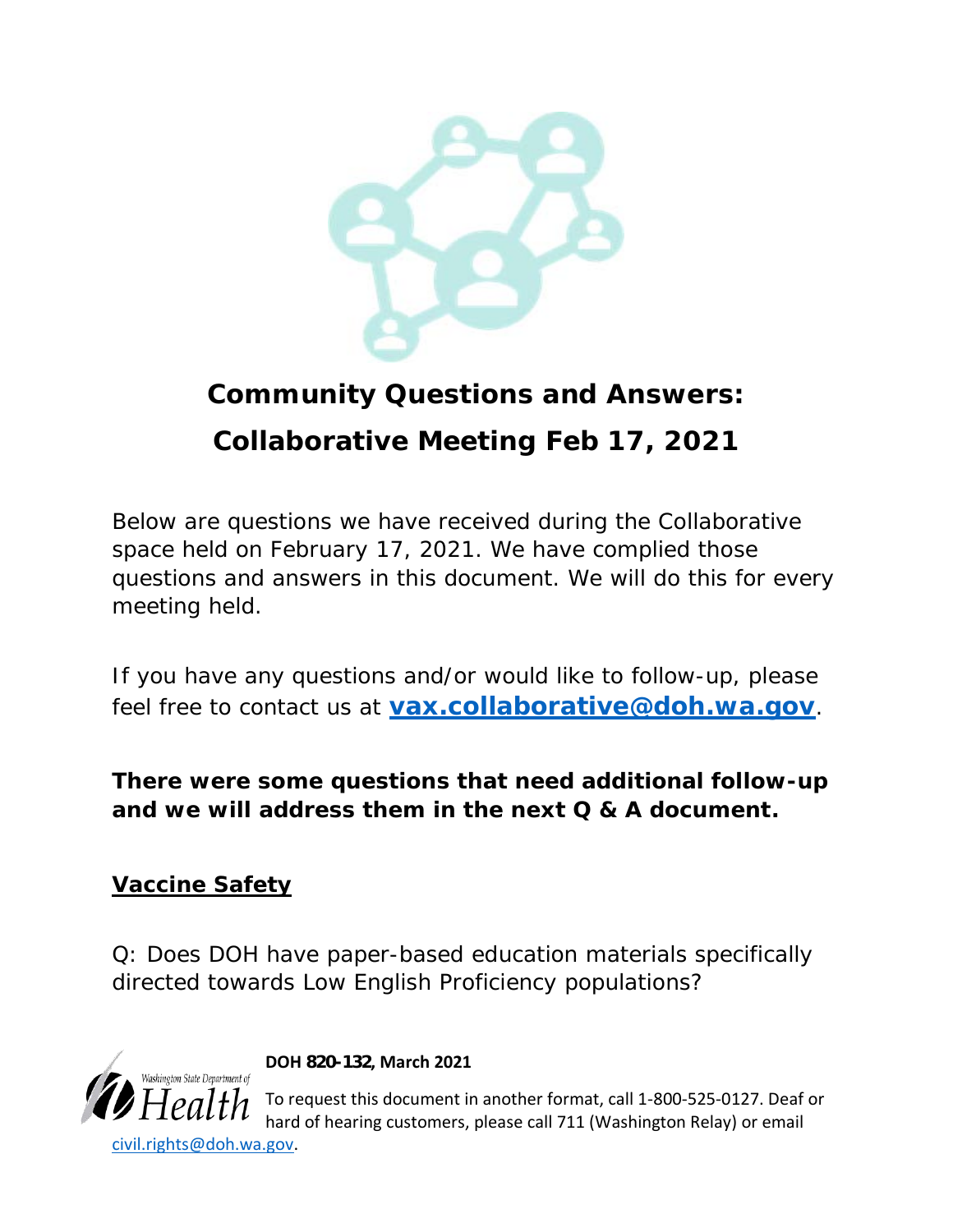**A:** Yes, please visit our partner toolkit page for COVID-19 related material here: [https://coronavirus.wa.gov/partner-toolkit.](https://coronavirus.wa.gov/partner-toolkit)

Resources and Recommendations page provides a variety of COVID-19 information that can be filtered by specific language: [https://www.doh.wa.gov/Emergencies/COVID19/ResourcesandRe](https://www.doh.wa.gov/Emergencies/COVID19/ResourcesandRecommendations#tracing) [commendations#tracing.](https://www.doh.wa.gov/Emergencies/COVID19/ResourcesandRecommendations#tracing)

Please let us know if you are looking for a specific item!

**Q:** How is DOH going to address vaccine hesitancy among direct support professionals due to cultural taboos? The hesitancy and lack of information and confidence will put people with disabilities at risk.

**A:** Yes, this concern was also echoed in our engagement efforts led in the fall! We are developing anti-racism and traumainformed tools, training and resources for vaccine providers and partners.

Community-based messaging is an essential part of our vaccine communication efforts. We are investing in trusted community leaders, messengers and organizations who are better equipped to listen, understand and respond to their community members in the most culturally relevant and linguistically appropriate way.

They are also better equipped to use a trauma-informed lens or approach to their interventions so as to not perpetuate further harm, fear, and distrust that may be exacerbated by governmental entities in times of extreme crisis, like a pandemic.



**DOH 820-132, March 2021**

To request this document in another format, call 1-800-525-0127. Deaf or hard of hearing customers, please call 711 (Washington Relay) or email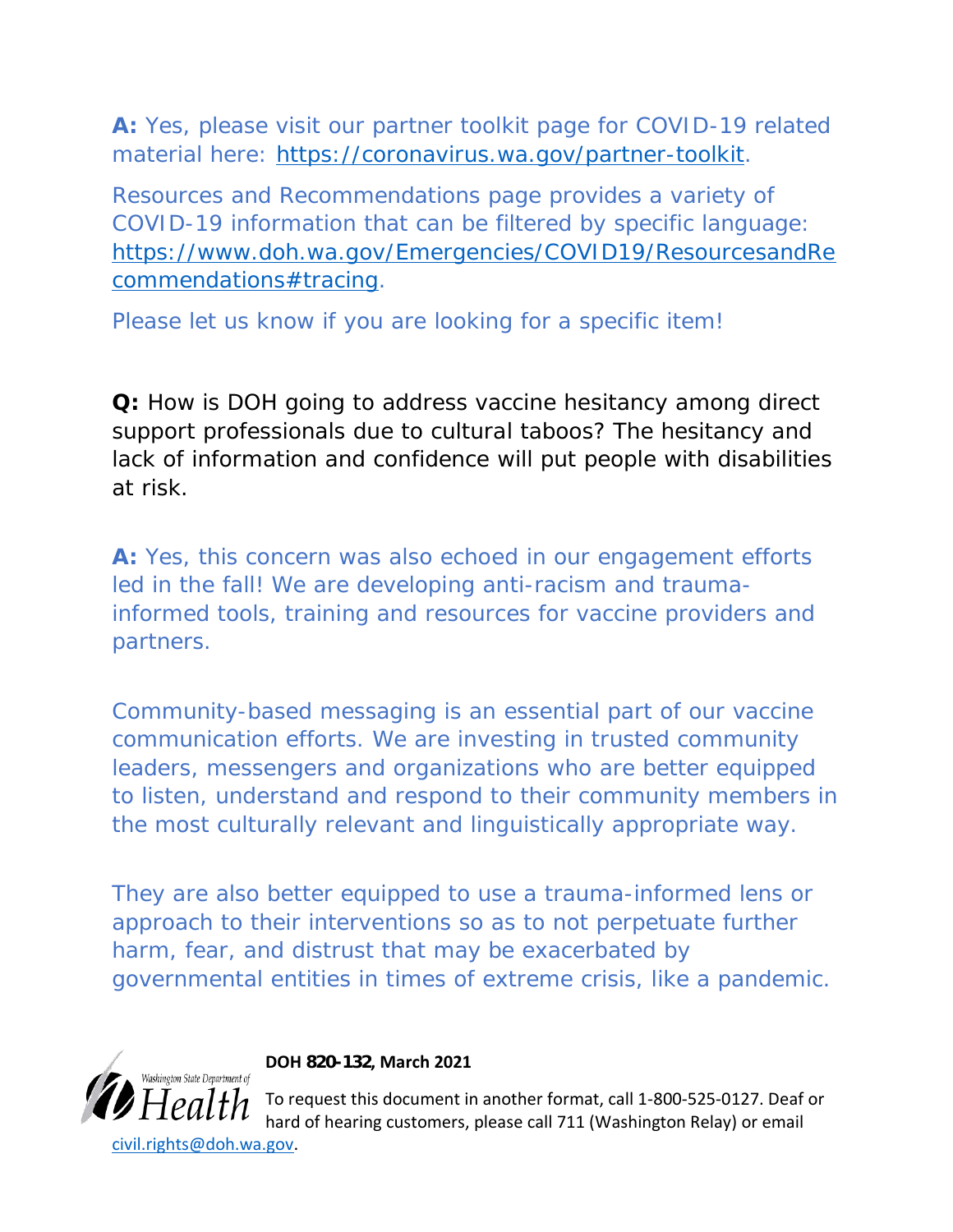**If you're interested in nominating a community-based or community media outlet to be considered for funding vaccine related communication efforts, please email our Community-Based Messaging contractors at [sarahs@weardh.com](mailto:sarahs@weardh.com)**

**Q:** Is there an antibody test to determine one's immunity status after receiving either the Pfizer or Moderna vaccine? Is it reasonable to take a Covid test if you have had the vaccine?

**A:** We are not recommending a test afterwards; it has not been a part of Center for Disease Control's (CDC) recommendations.

**Q:** Will people be able to choose which vaccine to receive?

**A:** Unfortunately because supply is limited, there is no option to choose which vaccine. This could change in the future when supply can meet demand.

**Q**: Can you define the difference between authorized and approved?

**A:** Moderna and Pfizer have both been authorized for emergency use. Emergency use authorization allows the Food Drug Administration (FDA) to make a product available during a declared state of emergency before it has a full license.

**Vaccine Supply & Allocation**



**DOH 820-132, March 2021**

To request this document in another format, call 1-800-525-0127. Deaf or hard of hearing customers, please call 711 (Washington Relay) or email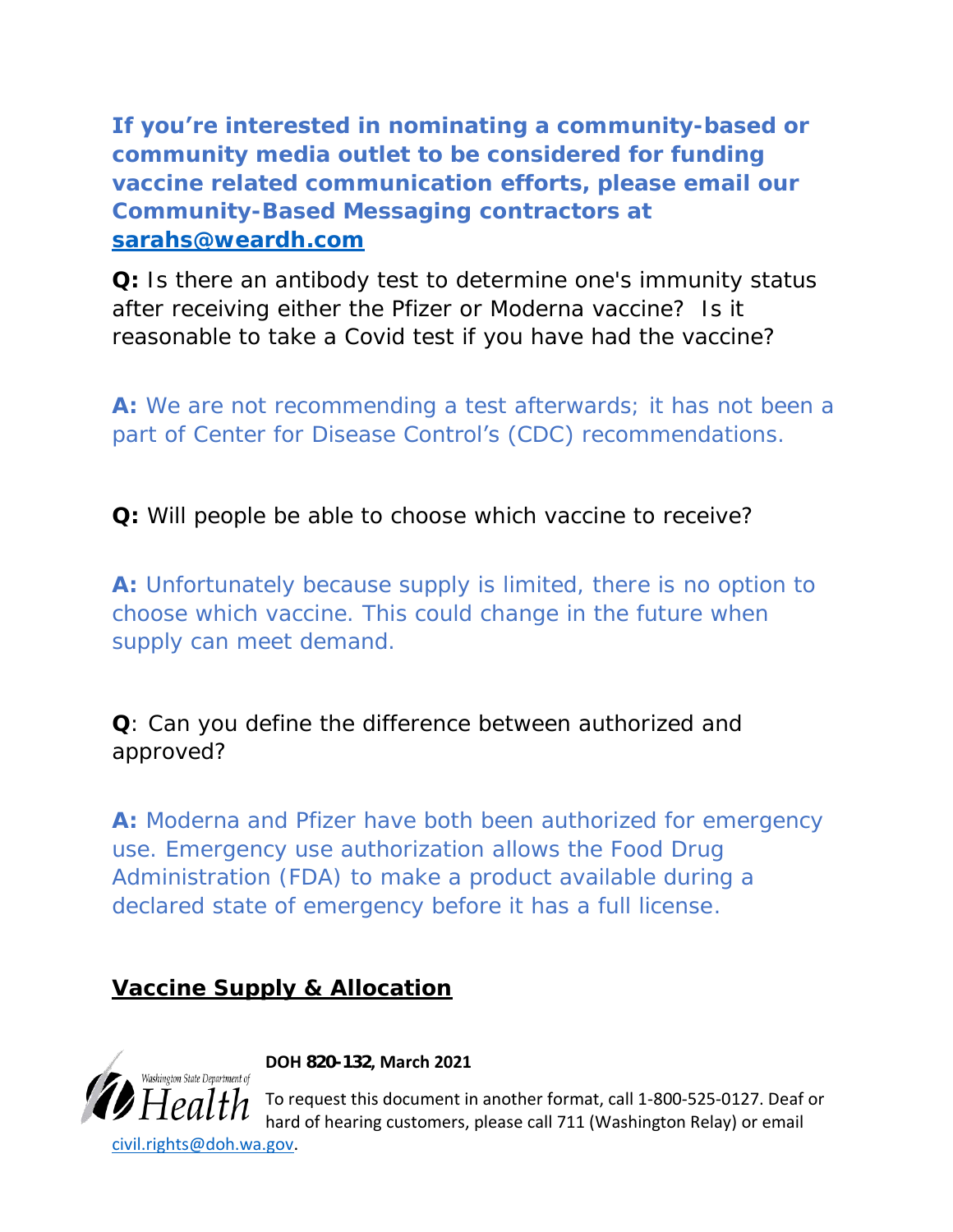**Q:** Is there a WA State RULE that a county can/may tell WA residents that only folks from one WA County may be vaccinated in the county in which they live?

**A:** We are encouraging people to get vaccinated in the general area that they live (to help with vaccine estimates and planning), but we recognize that people can work and seek healthcare outside of their county lines.

**Q:** Is there a plan to connect CBOs (Community Based Organizations) to Community Clinics?

**A:** Yes! This is a recommendation that falls under our one of our strategies to ensure equitable allocation: Integrating a pro-equity vaccine distribution and allocation.

We are recommending sites and providers that receive vaccines to connect with their local community-based organization for community-based scheduling.

We are also prioritizing allocation to providers that serve disproportionally impacted communities for example a smaller pharmacy that may serve specific community groups.

We will have a focused feedback session on March 3rd, on proequity approaches in vaccine allocation and distribution. We hope you can join and provide some great feedback!



**DOH 820-132, March 2021**

To request this document in another format, call 1-800-525-0127. Deaf or hard of hearing customers, please call 711 (Washington Relay) or email [civil.rights@doh.wa.gov.](mailto:civil.rights@doh.wa.gov)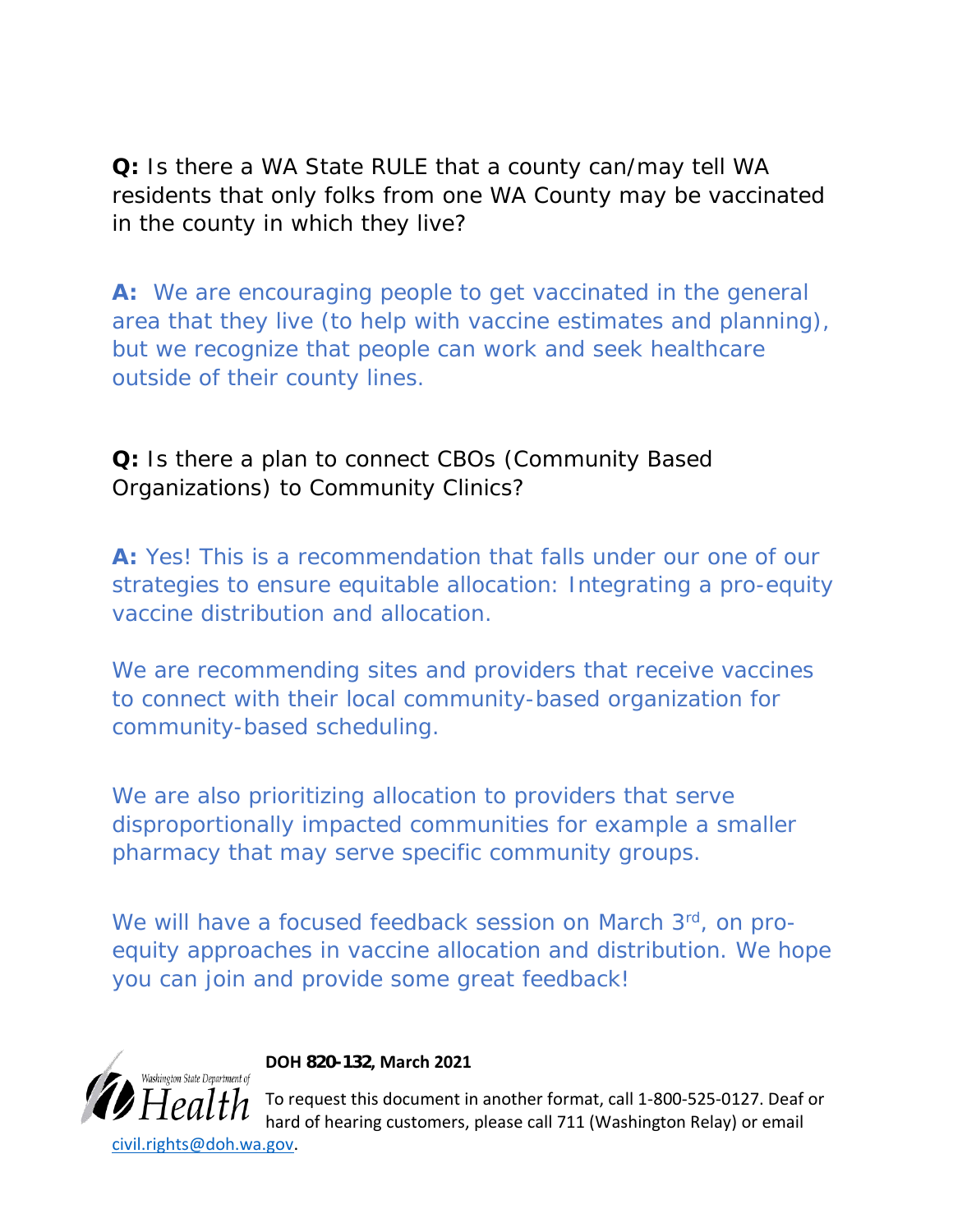**Q**: I haven't heard anything about farm workers. The contribution they have made to keep food on the shelves during quarantine and the many deaths and infections within this vulnerable community. Is there a different meeting discussing these issues?

**A:** Yes! We have a specific outreach and vaccination strategy for agricultural workers. We are working alongside our agricultural community partners and advocates, LHJs, Community Health Centers, Governor's office, Department of Labor and Industries and the Employment Security Department to develop ongoing efforts.

We also developed and continue to update accordingly the Agriculture Public Health Guidance to ensure COVID-19 safety.

If you have any specific questions related to these efforts, please reach out to us!

**Q:** It seems to me that a single-dose vaccine makes a lot of sense for mobile populations, such as guest workers, migrant workers, ice detainees, etc. is the state considering these factors?

**A:** We are considering factors that may be more applicable for certain providers and geographic regions such as such as rural sites, ease of transport, storage, administration, and technology that would make it easier for specific sites/providers to administer one dose vs two dose vaccines.



**DOH 820-132, March 2021**

To request this document in another format, call 1-800-525-0127. Deaf or hard of hearing customers, please call 711 (Washington Relay) or email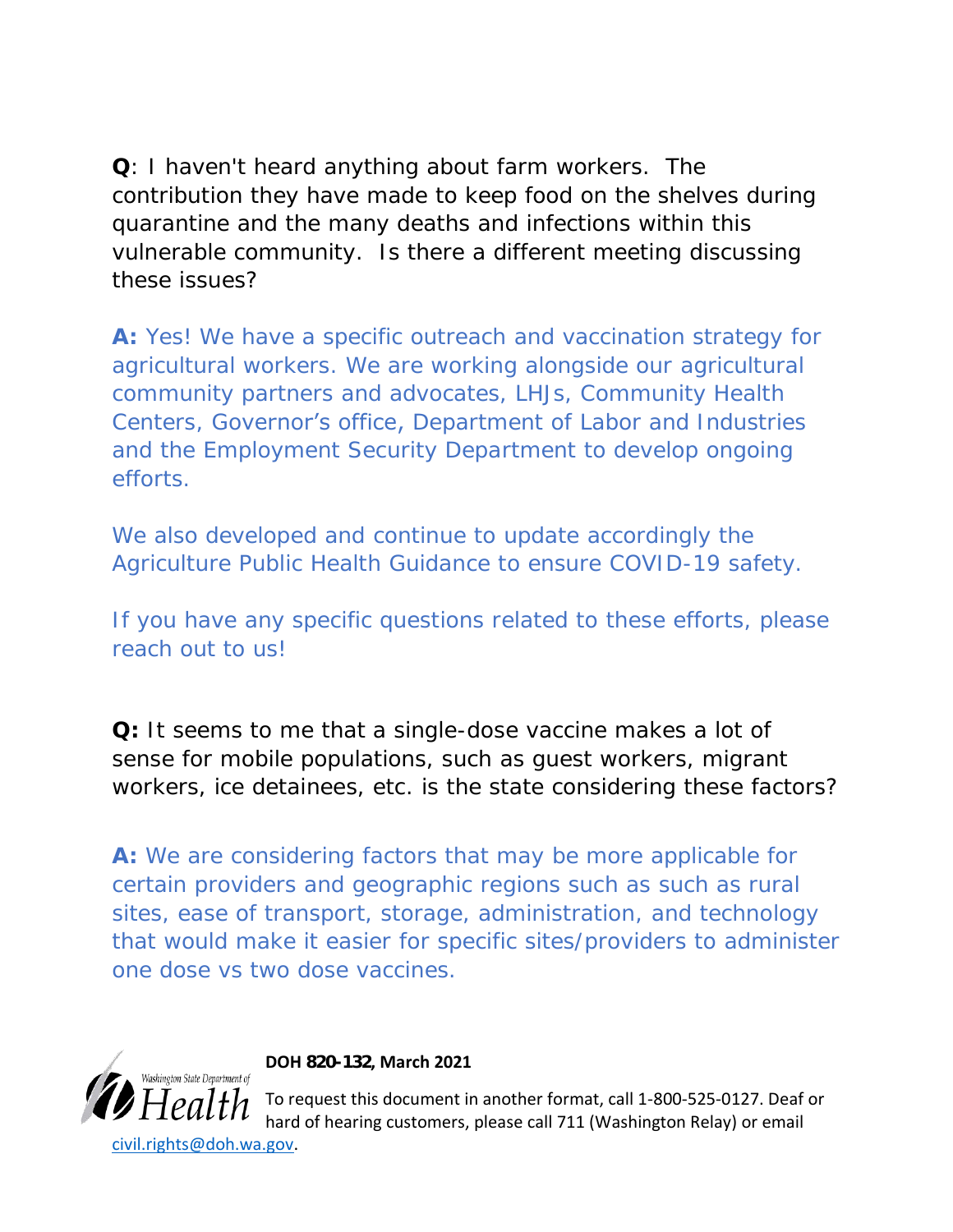We are still exploring a strategy and approach for Johnson and Johnson vaccine in which the Collaborative feedback sessions and specific workgroup will help guide!

**Q:** How are you planning on distributing vaccines and building trust with native communities? Tribes in WA are in great need of the vaccine. It'll be important to show native elders and leaders getting the vaccine, using stories and native metaphors in communications, etc.

**A:** We follow a formal government-to-government process between Department of Health and Federally Recognized Indian Tribal governments. Tribal Nations and Indian Health Programs can choose who to receive direct allocation from and how vaccines are distributed and rolled out within their communities.

**Q:** Would there be a mobile service to go to individuals, especially elderly and disabled, including refugees and immigrants?

**A:** Yes, we are looking into access barriers such as transportation and language. This includes mobile clinics and working alongside our community partners to ensure culturally relevant and linguistically appropriate access.

We are also currently assessing all enrolled providers for their ability to address these barriers and effectively serve all communities. The results of this assessment will help the Department identify gaps and opportunities to better reach disproportionately impacted groups.



#### **DOH 820-132, March 2021**

To request this document in another format, call 1-800-525-0127. Deaf or hard of hearing customers, please call 711 (Washington Relay) or email [civil.rights@doh.wa.gov.](mailto:civil.rights@doh.wa.gov)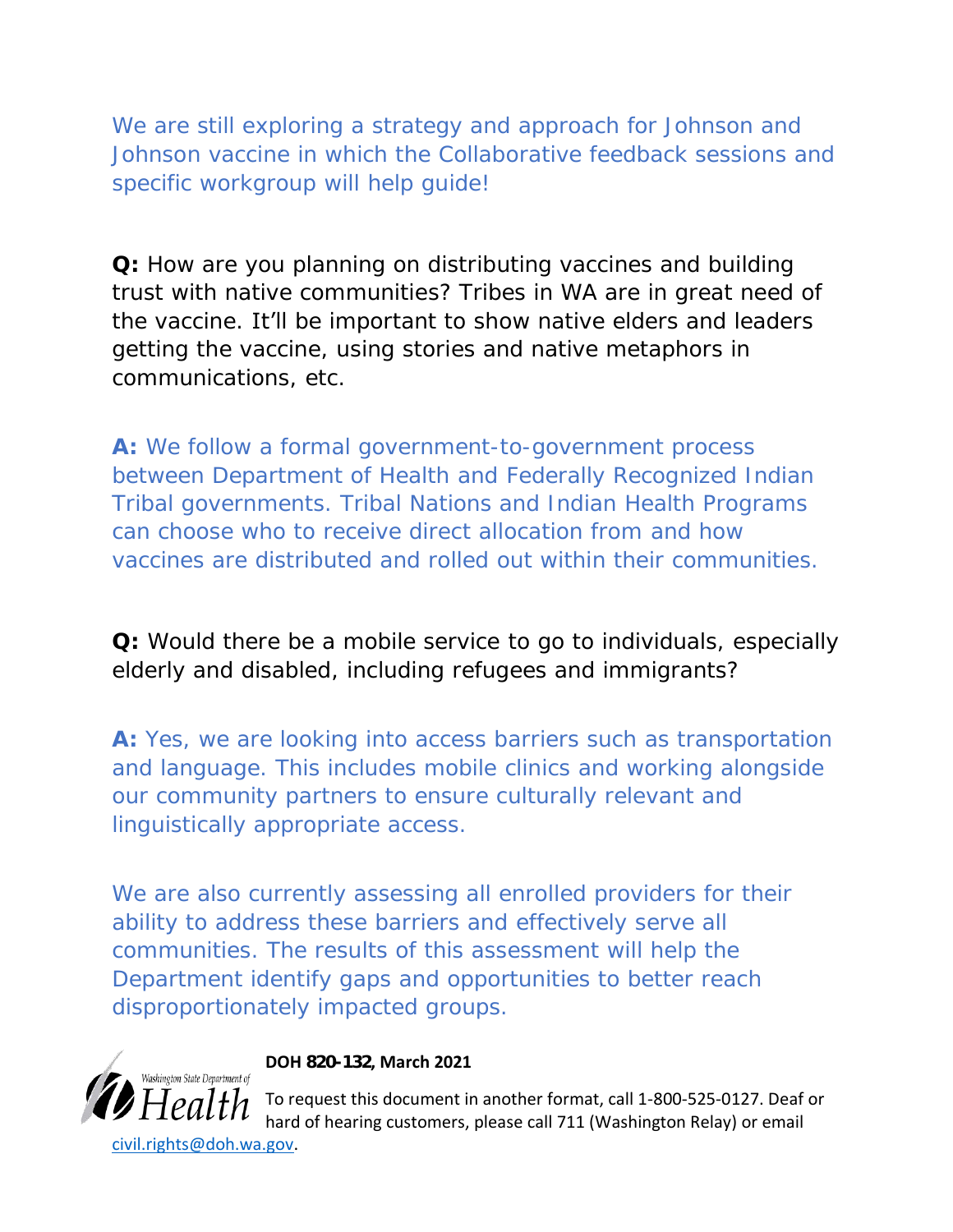At the upcoming March 3<sup>rd</sup> meeting, we will provide an update on vaccine access and homebound individuals. We would appreciate your feedback!

**Q**: Vaccine waste was reported in Seattle times, which said UW Medical has the least waste 1%, does state keep track of vaccine wasted? Any plan to avoid waste?

**A:** Thank you for highlighting this issue! To ensure a pro-equity approach in equitable allocation, we encourage health care systems and pharmacies to develop an 'extra dose plan'. This would include a streamline process to transfer extra doses to facilities serving higher impacted communities.

We will discuss this more in our upcoming feedback session on March 3<sup>rd</sup> and would appreciate input!

#### **Race & Ethnicity Data**

**Q**: Is there documentation on participants by ethnicity in the trials for each of the three vaccine trials?

**A:** To date, the Moderna vaccine has included in its clinical trials:

- 10% of people who identify as Black/African American,
- 20% who identify as Hispanic/Latinx,
- 4% who identify as Asian, and
- 3% who were "of other descent."

The Pfizer vaccine trials have included:



**DOH 820-132, March 2021**

To request this document in another format, call 1-800-525-0127. Deaf or hard of hearing customers, please call 711 (Washington Relay) or email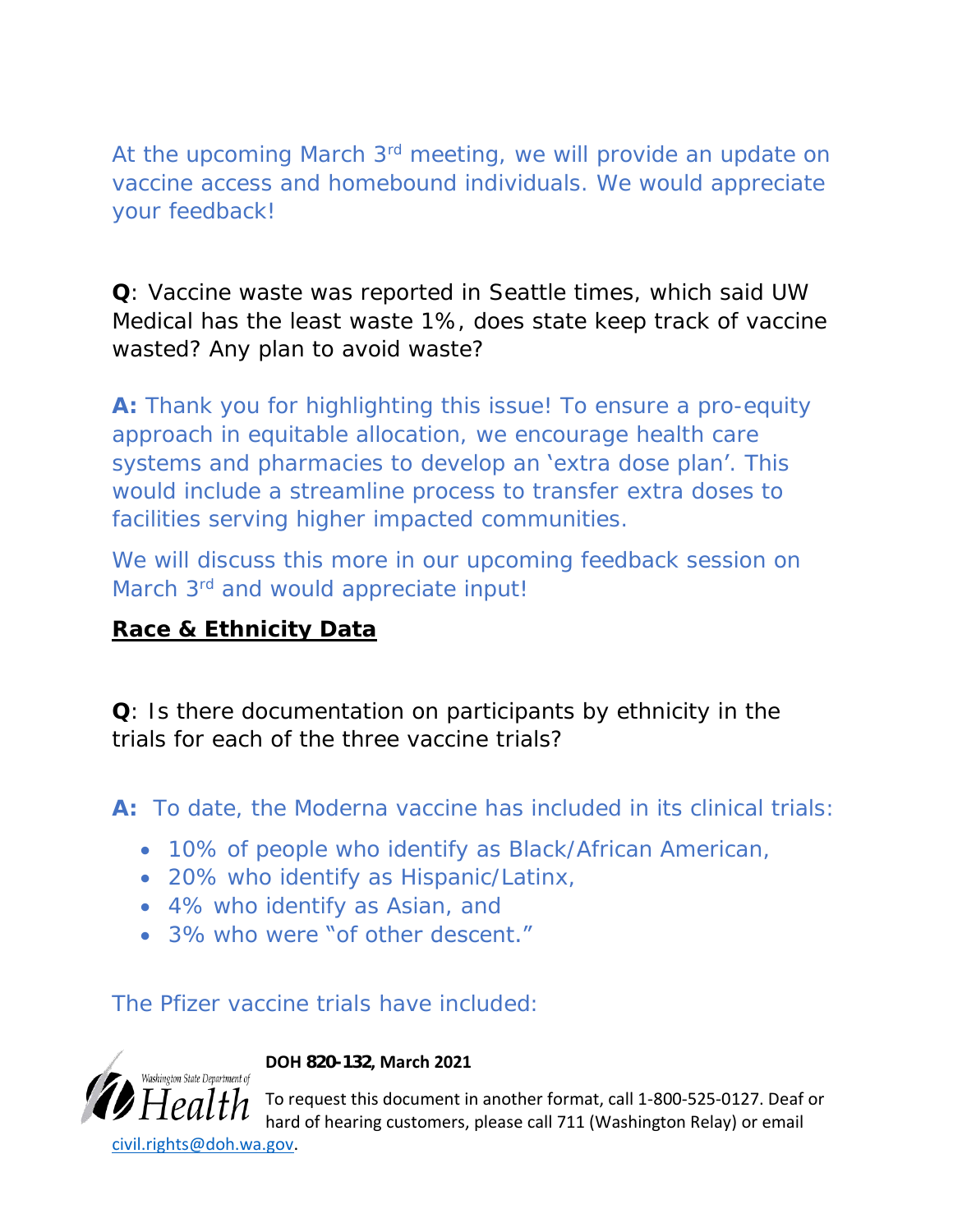- 10% of people who identify as Black/African American,
- 25% who identify as Hispanic/Latinx,
- 5% who identify as Asian, and
- 1.3% of people who identify as Native American.

**Here is where you can learn more on this [John Hopkin's](https://gcc02.safelinks.protection.outlook.com/?url=https%3A%2F%2Fwww.hopkinsmedicine.org%2Fhealth%2Fconditions-and-diseases%2Fcoronavirus%2Fcoronavirus-vaccines-infographic&data=04%7C01%7Cfathiya.abdi%40doh.wa.gov%7Cc63c94842a6b4231787f08d8c234dded%7C11d0e217264e400a8ba057dcc127d72d%7C0%7C0%7C637472879606962267%7CUnknown%7CTWFpbGZsb3d8eyJWIjoiMC4wLjAwMDAiLCJQIjoiV2luMzIiLCJBTiI6Ik1haWwiLCJXVCI6Mn0%3D%7C1000&sdata=LKZAbaRiiss7wZnE9bizaYXaTgrPN7xdvNpP0NXsApg%3D&reserved=0)  [infographic,](https://gcc02.safelinks.protection.outlook.com/?url=https%3A%2F%2Fwww.hopkinsmedicine.org%2Fhealth%2Fconditions-and-diseases%2Fcoronavirus%2Fcoronavirus-vaccines-infographic&data=04%7C01%7Cfathiya.abdi%40doh.wa.gov%7Cc63c94842a6b4231787f08d8c234dded%7C11d0e217264e400a8ba057dcc127d72d%7C0%7C0%7C637472879606962267%7CUnknown%7CTWFpbGZsb3d8eyJWIjoiMC4wLjAwMDAiLCJQIjoiV2luMzIiLCJBTiI6Ik1haWwiLCJXVCI6Mn0%3D%7C1000&sdata=LKZAbaRiiss7wZnE9bizaYXaTgrPN7xdvNpP0NXsApg%3D&reserved=0) [Moderna,](https://gcc02.safelinks.protection.outlook.com/?url=https%3A%2F%2Fwww.modernatx.com%2Fcove-study&data=04%7C01%7Cfathiya.abdi%40doh.wa.gov%7Cc63c94842a6b4231787f08d8c234dded%7C11d0e217264e400a8ba057dcc127d72d%7C0%7C0%7C637472879606972223%7CUnknown%7CTWFpbGZsb3d8eyJWIjoiMC4wLjAwMDAiLCJQIjoiV2luMzIiLCJBTiI6Ik1haWwiLCJXVCI6Mn0%3D%7C1000&sdata=E0KL3WsBuGd6YV9weHPTviDnjk8TEaVOfGLrjQQA0pY%3D&reserved=0) or [Pfizer](https://gcc02.safelinks.protection.outlook.com/?url=https%3A%2F%2Fwww.pfizer.com%2Fscience%2Fcoronavirus%2Fvaccine&data=04%7C01%7Cfathiya.abdi%40doh.wa.gov%7Cc63c94842a6b4231787f08d8c234dded%7C11d0e217264e400a8ba057dcc127d72d%7C0%7C0%7C637472879606972223%7CUnknown%7CTWFpbGZsb3d8eyJWIjoiMC4wLjAwMDAiLCJQIjoiV2luMzIiLCJBTiI6Ik1haWwiLCJXVCI6Mn0%3D%7C1000&sdata=fM6EjZg0rIu9yFRmDU7xZopqpnrtZ1aIQx0hz0f42Ws%3D&reserved=0) websites.** 

**Q:** In terms of vaccine allocation vs race/ethnicity, could the WA DOH create a real time portal to access this information? Other states/cities are being more transparent with the reporting (e.g., Chicago). Having this data helps advocacy groups focus their energy where needed.

**A:** Yes! We please see our public facing data dashboard: [https://www.doh.wa.gov/Emergencies/COVID19/DataDashboard](https://www.doh.wa.gov/Emergencies/COVID19/DataDashboard#dashboard) [#dashboard](https://www.doh.wa.gov/Emergencies/COVID19/DataDashboard#dashboard)

**Q**: On collection of race data: Are patients providing that info or are providers sometimes guessing when that info is not provided? In other words, how accurate is that data?

**A:** All vaccine providers are required to report race/ethnicity information, but we do not have complete coverage. People always have the option of whether to provide that information.

Race/ethnicity data are based on the Washington State Immunization Information System (IIS), a statewide, lifetime immunization registry that keeps track of immunization records for people of all ages.



**DOH 820-132, March 2021**

To request this document in another format, call 1-800-525-0127. Deaf or hard of hearing customers, please call 711 (Washington Relay) or email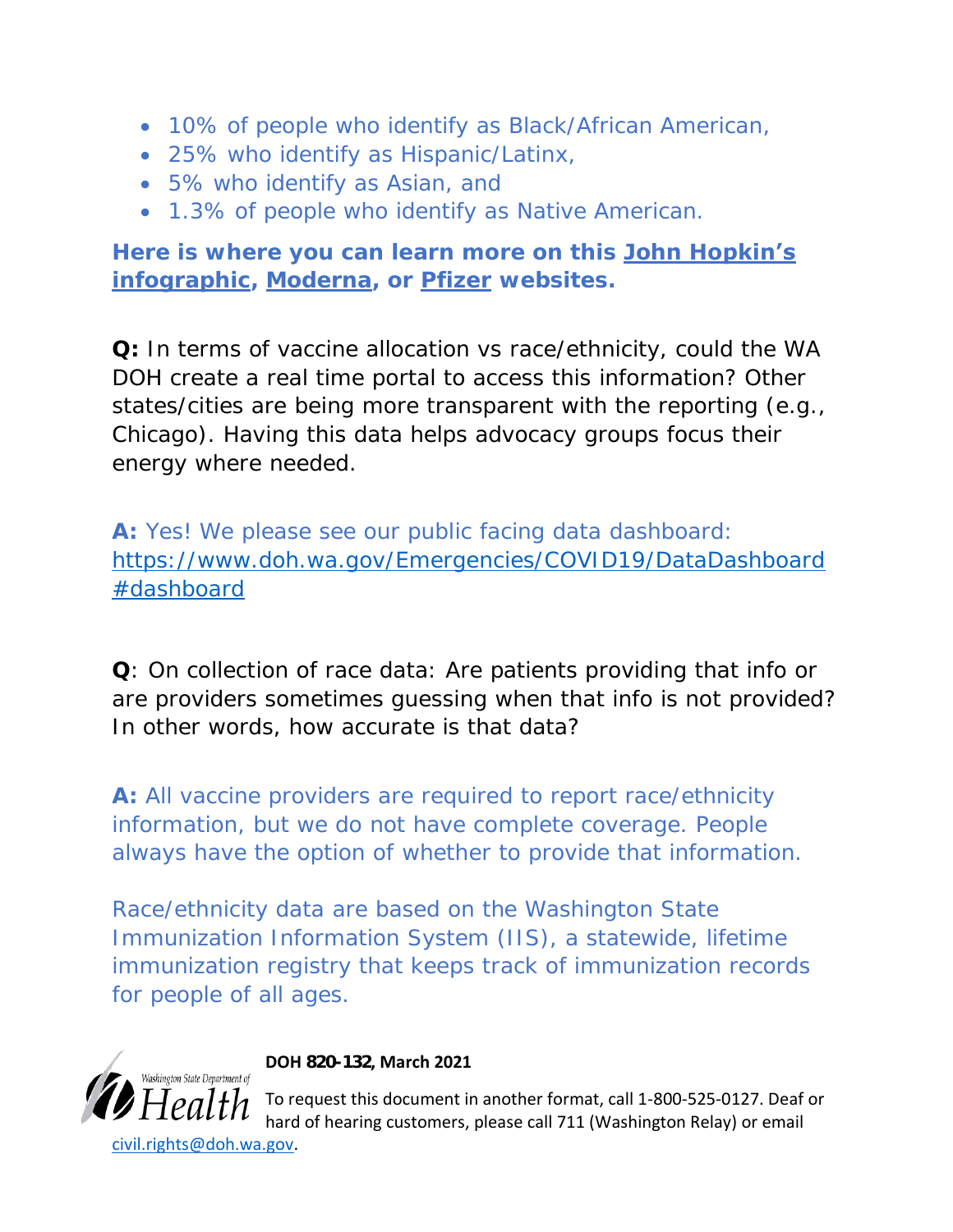**Q:** What about homeless population data?

**A:** Unfortunately, the data system does not collect specific data on housing status. Currently, the Washington State Immunization Information System collects date on age, race, ethnicity and language.

We recognize this is a huge limitation and inequity. We are looking into other ways DOH can collect data that is representative of groups that are not represented in our current data systems including communities with disabilities.

**Q:** What is the percentage of the vaccines administered at the 4 mass vaccine sites? Is this affecting/limiting access for some population groups? How are you going to address the appointment system and site challenges?

**A**: As of February 27, 2021, more than 70,000 people have received their COVID-19 vaccine at a state-led mass vaccination site. However, there are specific groups that experience access barriers related to transportation, language, and/or disability. We are building pathways to ensure equitable access including reserving a percentage of appointments for disproportionally impacted communities.

Currently, 20% of appointments are reserved for phone-based scheduling through 211 by all sites but would like to expand that pathway.



**DOH 820-132, March 2021**

To request this document in another format, call 1-800-525-0127. Deaf or hard of hearing customers, please call 711 (Washington Relay) or email